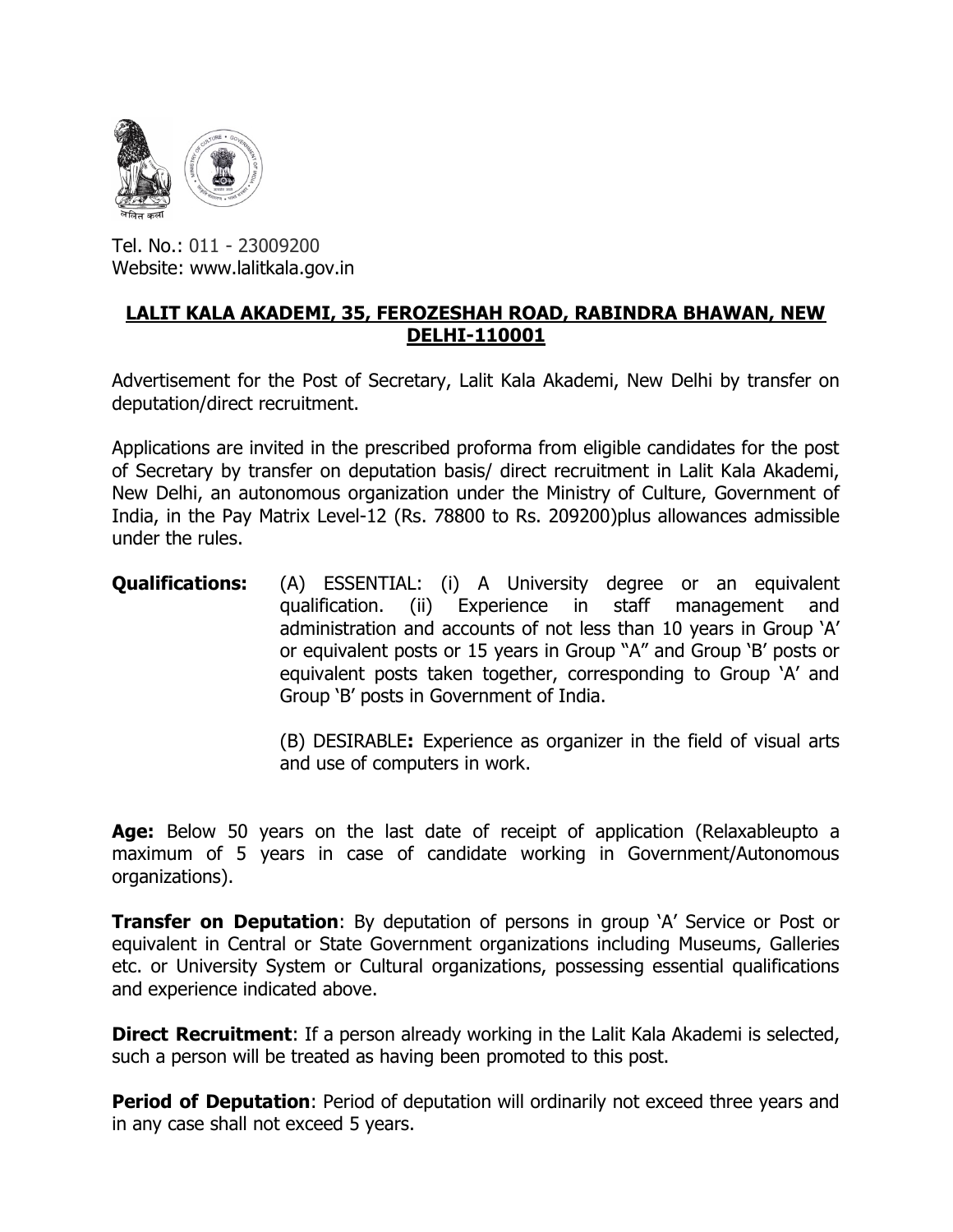The application format can be downloaded from the website. Incomplete application or those found deficient in any manner will not be entertained. The applications in prescribed format duly completed in all respects supported with attested copies of certificates must reach Lalit Kala Akademi, 35, Ferozeshah Road, RabindraBhawan, New Delhi-110 001 within 45 days from the publication of this advertisement. Those who are working in Central/State Government/Autonomous body should send the application through proper channel alongwithlast 5 years complete ACR Dossiers duly attested and vigilance clearance certificate. The eligibility criteria prescribed is a minimum requirement and the same does not automatically make candidates eligible for interview. Candidates called for interview will have to produce all relevant original documents at the time of interview in support of their documents furnished alongwith the application. No TA/DA will be paid for appearing in the interview.

> Chairman Lalit Kala Akademi

Date:………………